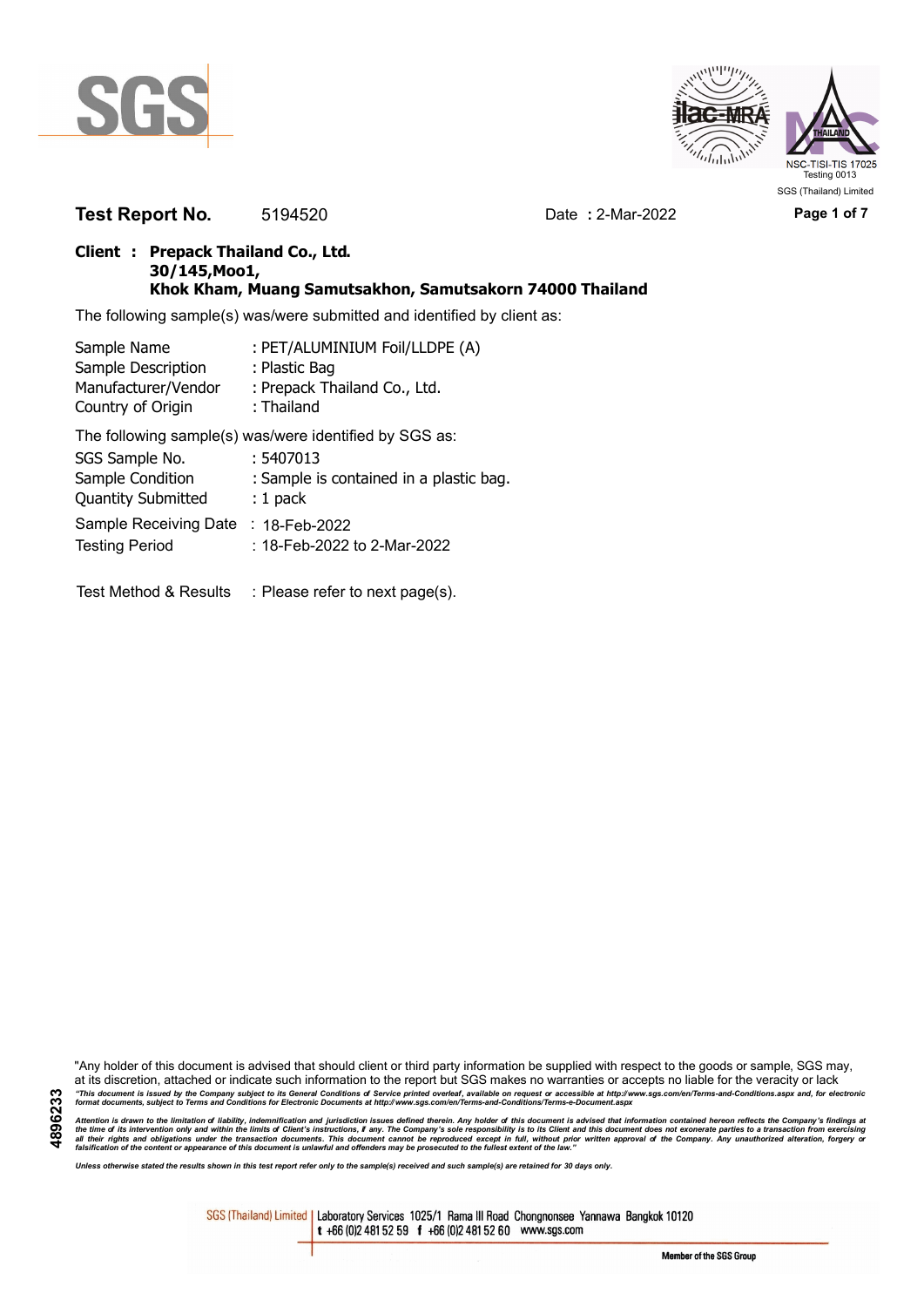



# **Test Report No.** 5194520 Date **:** 2-Mar-2022 **Page 2 of 7**

## **Test Requested & Result Summary**

Test Requested : Please refer to the result summary (Test parameter(s) was/were selected by client).

Result Summary:

| Conclusion  |
|-------------|
|             |
|             |
|             |
| <b>PASS</b> |
| <b>PASS</b> |
| <b>PASS</b> |
| <b>PASS</b> |
| <b>PASS</b> |
| <b>PASS</b> |
|             |
|             |
| See result  |
| See result  |
|             |

## Remark:

1.Test results in this report are applicable for the item tested and reflects the tested sample as received. 2.The decision rules based on simple acceptance which the probability of false accept may be as high as 50% in case the results is exactly on the tolerance limit.

## **Signed for and on behalf of SGS (Thailand) Limited**

**Rutchuporn Moungsom Laboratory manager - Hardgood**

"Any holder of this document is advised that should client or third party information be supplied with respect to the goods or sample, SGS may, at its discretion, attached or indicate such information to the report but SGS makes no warranties or accepts no liable for the veracity or lack "This document is issued by the Company subject to its General Conditions of Service printed overleaf, available on request or accessible at http://www.sgs.com/en/Terms-and-Conditions.aspx and, for electronic<br>format docume

Attention is drawn to the limitation of liability, indemnification and jurisdiction issues defined therein. Any holder of this document is advised that information contained hereon reflects the Company's findings at<br>all th

*Unless otherwise stated the results shown in this test report refer only to the sample(s) received and such sample(s) are retained for 30 days only.*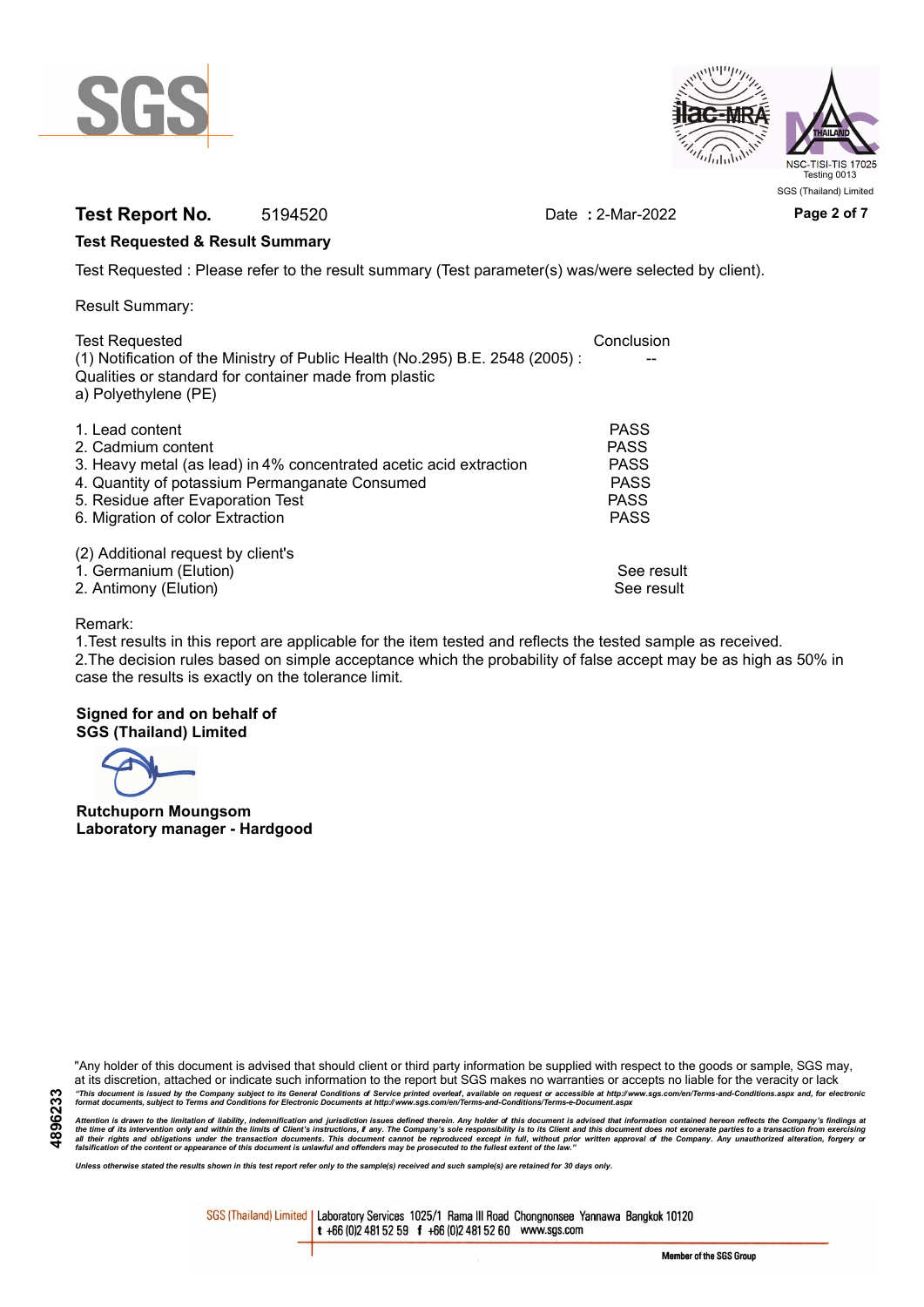



# **Test Report No.** 5194520 Date **:** 2-Mar-2022 **Page 3 of 7**

**TEST RESULTS**

**(1) Notification of the Ministry of Public Health (No.295) B.E. 2548 (2005) : Qualities or standard for container made from plastic.**

## **a) Polyethylene (PE)**

## **Qualities and standard of plastic**

Method : With reference to TIS 656: 2556. Analysis was performed by ICP-OES.

| <b>Details</b>     | Result (1)<br>(mg/kg) | <b>Limit of Quantitative</b><br>(mg/kg) | <b>Permissible Limit</b><br>(mg/kg) |
|--------------------|-----------------------|-----------------------------------------|-------------------------------------|
| Lead content***    | ≤>                    | 2.0                                     | 100                                 |
| Cadmium content*** | ∠>                    | 2.0                                     | 100                                 |

Sample Description :

1. Aluminium foil/clear plastic bag with multicolor printed

Note :

**4896233**

1. mg/kg = milligram per kilogram

 $2. <$  = Less than

"Any holder of this document is advised that should client or third party information be supplied with respect to the goods or sample, SGS may, at its discretion, attached or indicate such information to the report but SGS makes no warranties or accepts no liable for the veracity or lack "This document is issued by the Company subject to its General Conditions of Service printed overleaf, available on request or accessible at http://www.sgs.com/en/Terms-and-Conditions.aspx and, for electronic<br>format docume

Attention is drawn to the limitation of liability, indemnification and jurisdiction issues defined therein. Any holder of this document is advised that information contained hereon reflects the Company's findings at<br>all th

*Unless otherwise stated the results shown in this test report refer only to the sample(s) received and such sample(s) are retained for 30 days only.*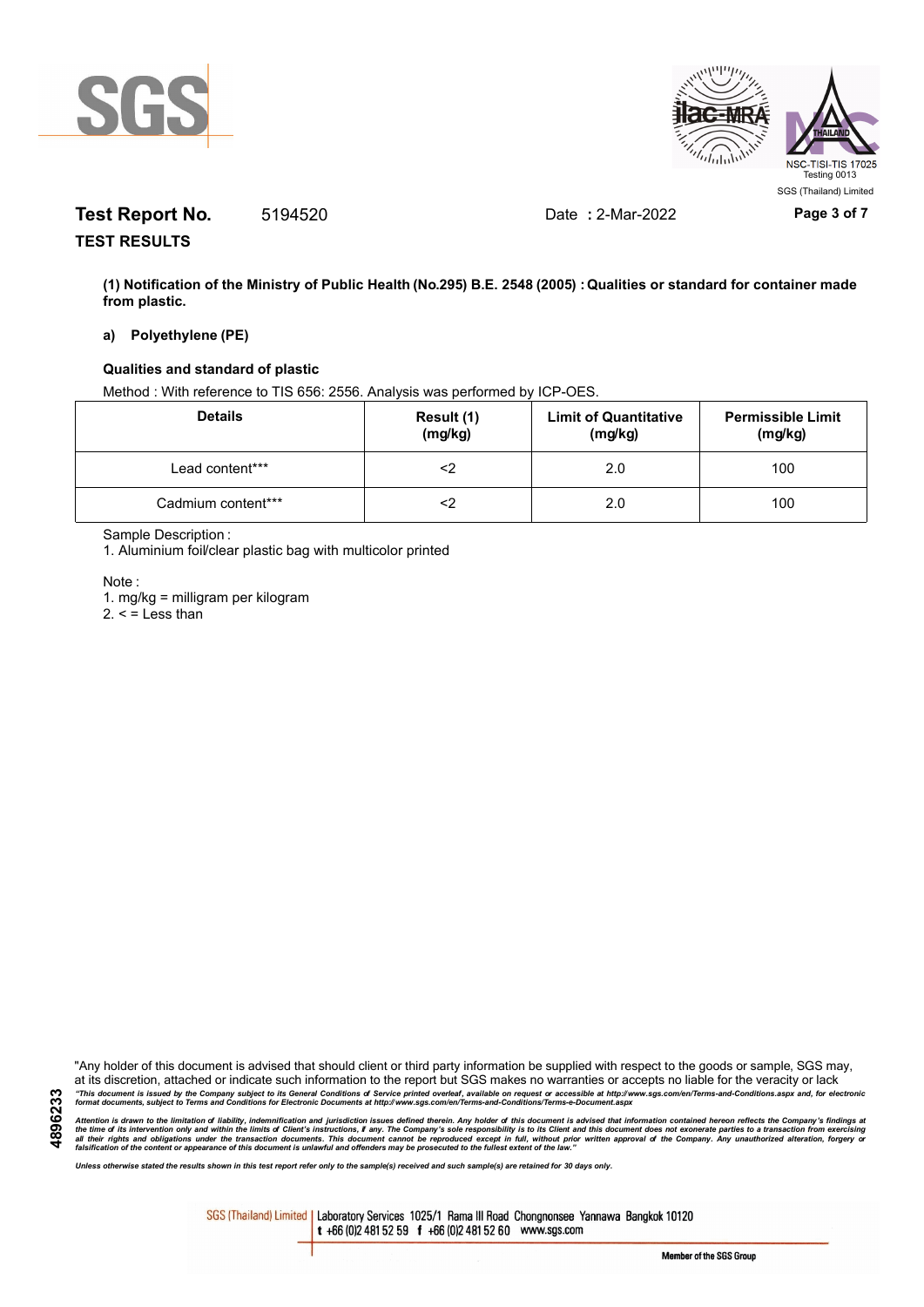



## **Test Report No.** 5194520 Date **:** 2-Mar-2022 **Page 4 of 7**

## **TEST RESULTS**

## **Qualities and standard of dissemination**

Method : With reference to TIS 656: 2556.

| <b>Details</b>                                                                      | Test Condition <sup>^</sup>                | Result (1)<br>(mg/dm3) | Limit of Quantitative<br>(mg/dm3) | <b>Permissible Limit</b><br>(mg/dm3) |
|-------------------------------------------------------------------------------------|--------------------------------------------|------------------------|-----------------------------------|--------------------------------------|
| Heavy metal (calculated as lead) in<br>4% concentrated acetic acid<br>extraction*** | 30 minute at<br>60 degree C                | $<$ 1                  |                                   |                                      |
| Potassium permanganate used for<br>reaction in water extraction***                  | 30 minute at<br>60 degree C                | $<$ 1                  | 1.0                               | 10                                   |
| Residue substances which is<br>evaporate in water***                                | 30 minute at<br>60 degree C                | $3$                    | 3.0                               | 30                                   |
| Residue substances which is<br>evaporate in 4% concentrated acetic<br>acid***       | 30 minute at<br>60 degree C                | $<$ 3                  | 3.0                               | 30                                   |
| Residue substances which is<br>evaporate in 20% concentrated<br>alcohol***          | 30 minute at<br>60 degree C                | $3$                    | 3.0                               | 30                                   |
| Residue substances from volatile<br>matters in normal heptane***                    | Room temperature<br>(1 hr. at 25 degree C) | $3$                    | 3.0                               | 150                                  |

Sample Description :

1. Aluminium foil / clear plastic with multicolor printed (inside)

Note :

1. mg/dm3 = milligram per cubic decimeter

2. Degree C = degree Celsius

 $3. <$  = Less than

Remark :

1.  $^{\circ}$  = In case of the use at temperature not higher than 100 degree Celsius

"Any holder of this document is advised that should client or third party information be supplied with respect to the goods or sample, SGS may, at its discretion, attached or indicate such information to the report but SGS makes no warranties or accepts no liable for the veracity or lack "This document is issued by the Company subject to its General Conditions of Service printed overleaf, available on request or accessible at http://www.sgs.com/en/Terms-and-Conditions.aspx and, for electronic<br>format docume

Attention is drawn to the limitation of liability, indemnification and jurisdiction issues defined therein. Any holder of this document is advised that information contained hereon reflects the Company's findings at<br>all th

*Unless otherwise stated the results shown in this test report refer only to the sample(s) received and such sample(s) are retained for 30 days only.*

SGS (Thailand) Limited | Laboratory Services 1025/1 Rama III Road Chongnonsee Yannawa Bangkok 10120 t +66 (0)2 481 52 59 f +66 (0)2 481 52 60 www.sgs.com

Member of the SGS Group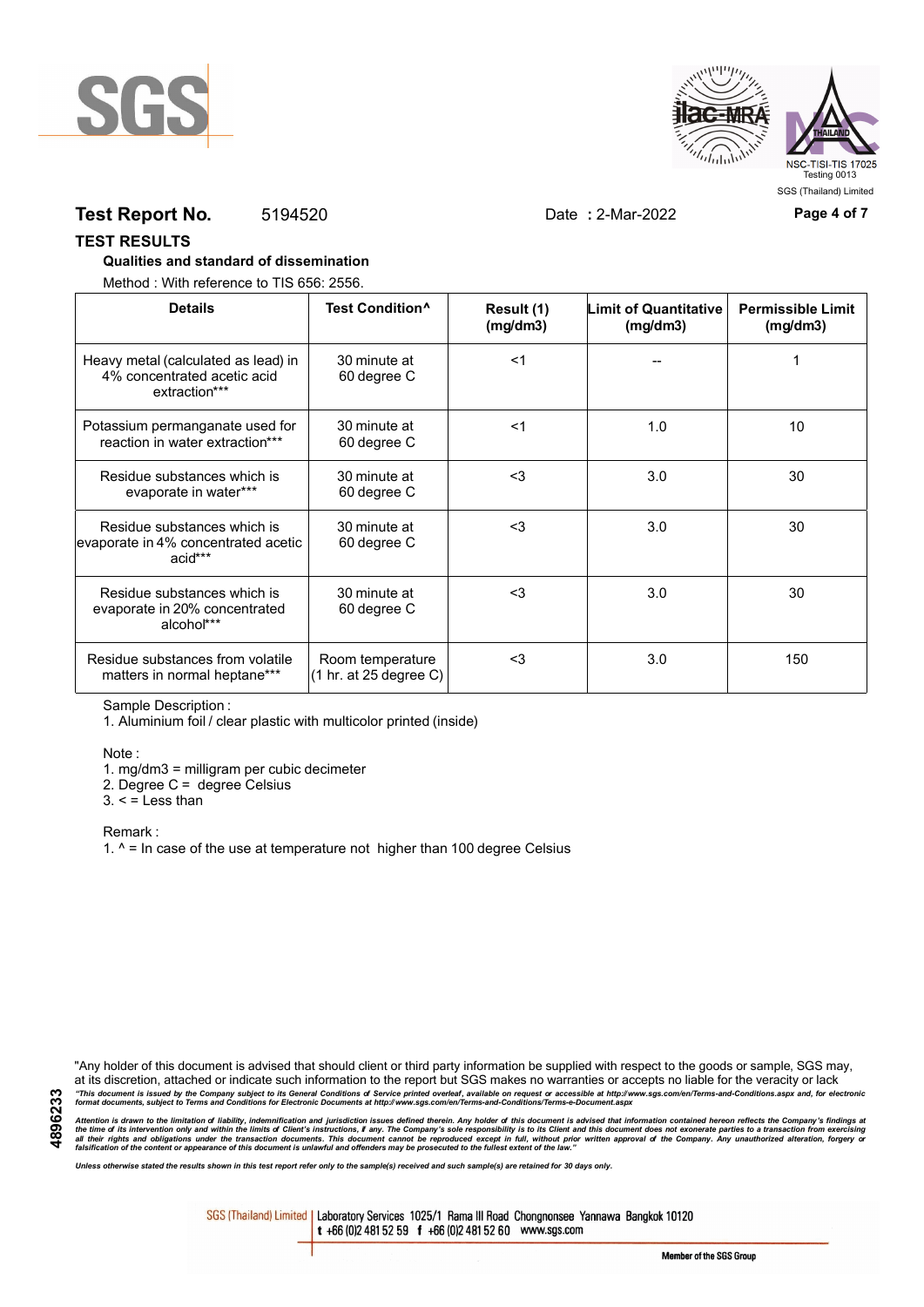



## **Test Report No.** 5194520 Date **:** 2-Mar-2022 **Page 5 of 7**

## **TEST RESULTS**

## **Qualities and standard of dissemination**

Test Method : With reference to TIS 655 -1 : 2553

| <b>Details</b>                         | Test Condition <sup>^</sup> | Result (1)               | <b>Permissible Limit</b> |
|----------------------------------------|-----------------------------|--------------------------|--------------------------|
| Migration of color extract by water*** | 30 minute at<br>60 degree C | Negative<br>(See Note 2) | Negative                 |
| Migration of color extract by          | 30 minute at                | Negative                 | Negative                 |
| 4% concentrated acetic acid***         | 60 degree C                 | (See Note 2)             |                          |
| Migration of color extract by          | 30 minute at                | Negative                 | Negative                 |
| 20% concentrated alcohol***            | 60 degree C                 | (See Note 2)             |                          |
| Migration of color extract by          | Room temperature            | Negative                 | Negative                 |
| normal heptanes***                     | (1 hr. at 25 degree C)      | (See Note 2)             |                          |

## Sample Description :

1. Aluminium foil / clear plastic with multicolor printed (inside)

Note :

1. Degree C = degree Celsius

2. "Negative" mean it's not presence of color migration/ "Positive" mean it's presence of color migration

#### Remark :

1.  $^{\circ}$  = In case of the use at temperature not higher than 100 degree Celsius

"Any holder of this document is advised that should client or third party information be supplied with respect to the goods or sample, SGS may, at its discretion, attached or indicate such information to the report but SGS makes no warranties or accepts no liable for the veracity or lack "This document is issued by the Company subject to its General Conditions of Service printed overleaf, available on request or accessible at http://www.sgs.com/en/Terms-and-Conditions.aspx and, for electronic<br>format docume

Attention is drawn to the limitation of liability, indemnification and jurisdiction issues defined therein. Any holder of this document is advised that information contained hereon reflects the Company's findings at<br>all th

*Unless otherwise stated the results shown in this test report refer only to the sample(s) received and such sample(s) are retained for 30 days only.*

SGS (Thailand) Limited | Laboratory Services 1025/1 Rama III Road Chongnonsee Yannawa Bangkok 10120 t +66 (0)2 481 52 59 f +66 (0)2 481 52 60 www.sgs.com

Member of the SGS Group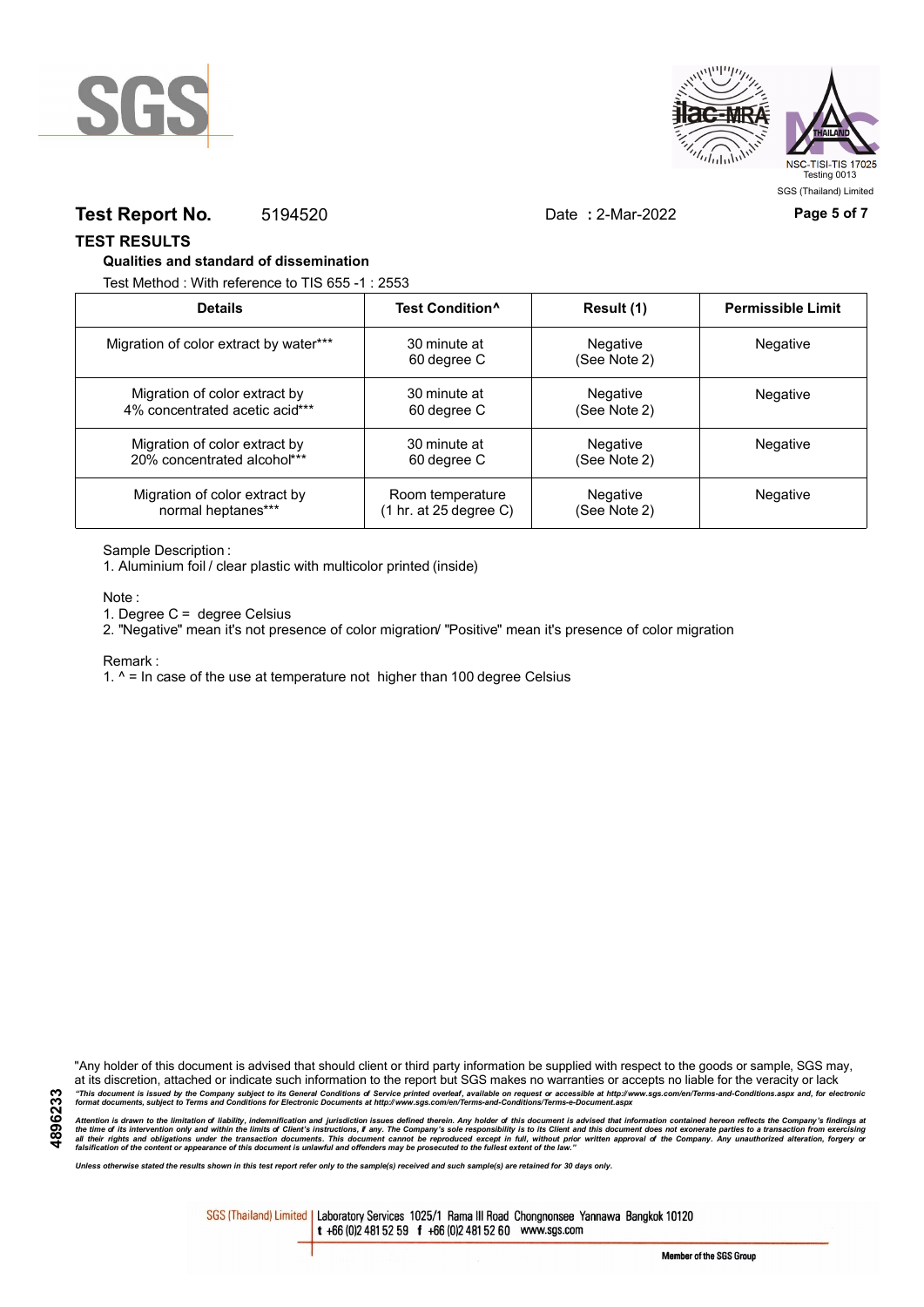



# **Test Report No.** 5194520 Date **:** 2-Mar-2022 **Page 6 of 7**

## **TEST RESULTS**

## **(2) Additional request by client's**

## **Qualities and standard of dissemination**

Method : With reference to TIS 656: 2556

| <b>Details</b> | Test Condition <sup>^</sup> | Result (1)<br>(mg/dm3) | Limit of Quantitative   Permissible Limit#<br>(mg/dm3) | (mg/dm3) |
|----------------|-----------------------------|------------------------|--------------------------------------------------------|----------|
| Antimony**     | 30 minute at<br>60 degree C | < 0.02                 | 0.02                                                   | 0.05     |
| Germanium**    | 30 minute at<br>60 degree C | < 0.02                 | 0.02                                                   | 0.10     |

Sample Description :

1. Aluminium foil / clear plastic with multicolor printed (inside)

Note :

1. mg/dm3 = milligram per cubic decimeter

2. Degree C = degree Celsius

 $3. <$  = Less than

#### Remark :

1.  $^{\circ}$  = In case of the use at temperature not higher than 100 degree Celsius.

2.# = Permissible limit is quoted from Notification of the Ministry of Public Health (No.295) B.E. 2548 (2005) :Qualities or standard for container made from plastic,Polyethylene terephtalate (PET).

3. Test condition & simulant were specified by client.

Remark:

1.The test item(s) marked \*\* on test report is/are analyzed at SGS (Thailand) Limited, address: 41/16-20 and 41/23 Soi Rama III 59, Rama III road, Chongnonsee, Yannawa, Bangkok but not included in the NSC-ONSC accreditation scope. 2.The test item(s) marked \*\*\* on test report is/are analyzed at SGS (Thailand) Limited, address: 41/16-20 and 41/23 Soi Rama III 59, Rama III road, Chongnonsee, Yannawa, Bangkok.

"Any holder of this document is advised that should client or third party information be supplied with respect to the goods or sample, SGS may, at its discretion, attached or indicate such information to the report but SGS makes no warranties or accepts no liable for the veracity or lack "This document is issued by the Company subject to its General Conditions of Service printed overleaf, available on request or accessible at http://www.sgs.com/en/Terms-and-Conditions.aspx and, for electronic<br>format docume

Attention is drawn to the limitation of liability, indemnification and jurisdiction issues defined therein. Any holder of this document is advised that information contained hereon reflects the Company's findings at<br>all th

*Unless otherwise stated the results shown in this test report refer only to the sample(s) received and such sample(s) are retained for 30 days only.*